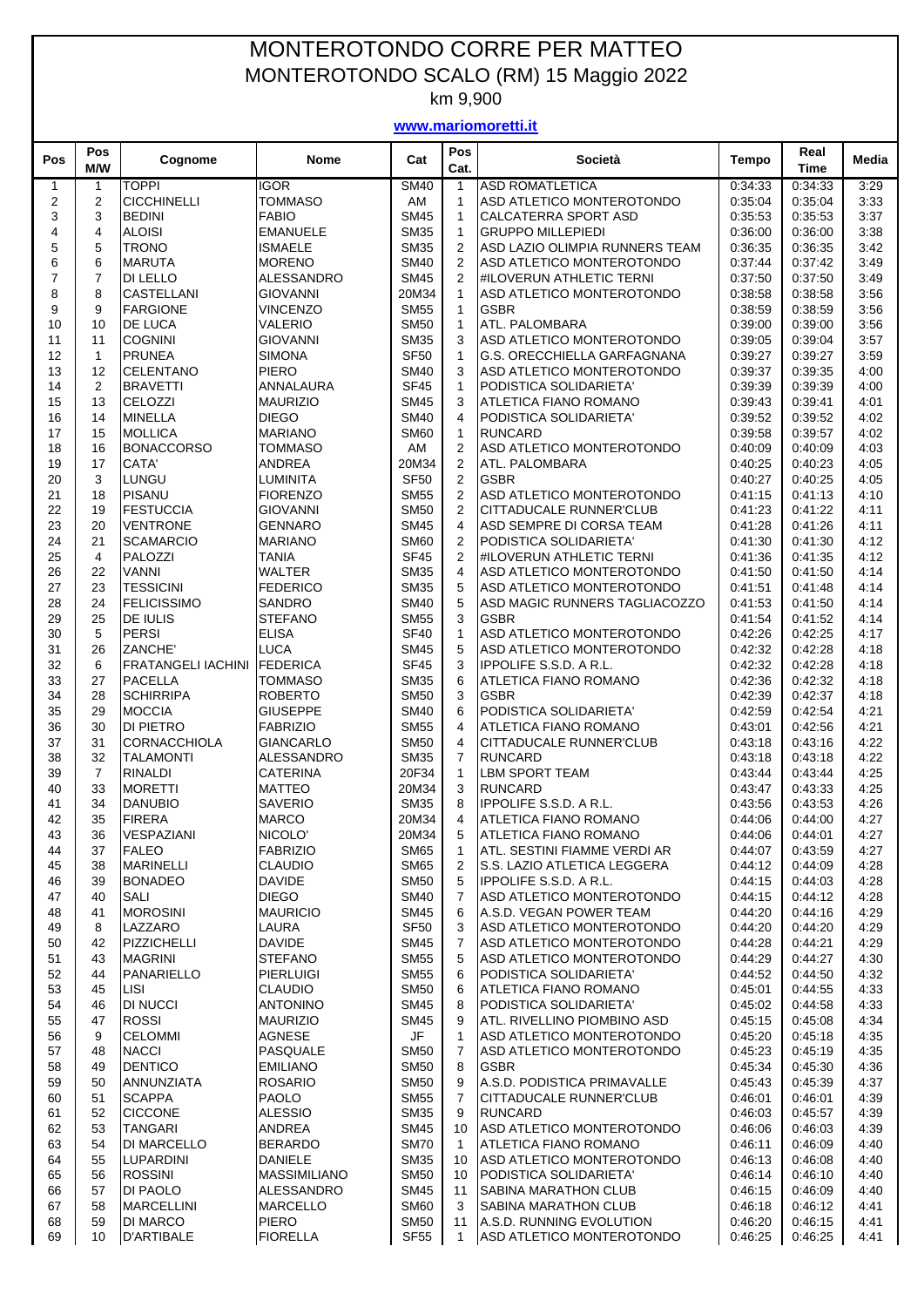| 70  | 60                | <b>CAIAZZO</b>        | <b>PAOLO</b>            | <b>SM55</b>      | 8               | <b>RUNCARD</b>                   | 0:46:26 | 0:46:25 | 4:41 |
|-----|-------------------|-----------------------|-------------------------|------------------|-----------------|----------------------------------|---------|---------|------|
|     |                   |                       |                         |                  |                 |                                  |         |         |      |
| 71  | 11                | <b>BRUNO</b>          | <b>LUCIA</b>            | <b>SF55</b>      | $\overline{2}$  | ASD ATLETICO MONTEROTONDO        | 0:46:26 | 0:46:21 | 4:41 |
| 72  | 61                | <b>VALENTI</b>        | <b>ALESSANDRO</b>       | <b>SM50</b>      | 12              | ASD ATLETICO MONTEROTONDO        | 0:46:50 | 0:46:40 | 4:44 |
| 73  | 62                | <b>CAMPESTRE</b>      | <b>DANIELE</b>          | <b>SM45</b>      | 12 <sup>°</sup> | <b>RUNCARD</b>                   | 0:46:54 | 0.46.48 | 4:44 |
|     |                   |                       |                         |                  |                 |                                  |         |         |      |
| 74  | 63                | <b>CARRERA</b>        | <b>FRANCO</b>           | <b>SM50</b>      | 13              | TIBURTINA RUNNING ROMA A.S.D.    | 0:46:54 | 0:46:42 | 4:44 |
| 75  | 64                | <b>SAVINA</b>         | <b>FABIO</b>            | <b>SM60</b>      | 4               | <b>G.S. CAT SPORT ROMA</b>       | 0:46:56 | 0:46:50 | 4:44 |
| 76  | $12 \overline{ }$ | <b>BETTI</b>          | <b>PATRIZIA</b>         | <b>SF40</b>      | 2               | ATLETICA LEGGERA MENTANA ASD     | 0:46:59 | 0.46.53 | 4:45 |
| 77  | 13                | <b>ANCONA</b>         | CARLA                   | <b>SF55</b>      | 3               | PODISTICA SOLIDARIETA'           | 0:47:09 | 0:47:05 | 4:46 |
|     |                   |                       |                         |                  |                 |                                  |         |         |      |
| 78  | 14                | <b>APPETITO</b>       | <b>CLAUDIA</b>          | <b>SF45</b>      | 4               | A.S.D. PODISTICA VEIO            | 0:47:12 | 0:47:08 | 4:46 |
| 79  | 65                | <b>GOLLETTI</b>       | <b>GUIDO</b>            | 20M34            | 6               | <b>LBM SPORT TEAM</b>            | 0:47:15 | 0.47:06 | 4:46 |
| 80  | 66                | <b>DE LELLIS</b>      | <b>MAURIZIO</b>         | <b>SM60</b>      | 5               | PODISTICA SOLIDARIETA'           | 0:47:15 | 0:47:09 | 4:46 |
| 81  | 67                | <b>MURANO</b>         | <b>MICHELE</b>          | <b>SM55</b>      | 9               | S.S. LAZIO ATLETICA LEGGERA      | 0.47:16 | 0.47:11 | 4:46 |
|     |                   |                       |                         |                  |                 |                                  |         |         |      |
| 82  | 68                | <b>DI NICOLA</b>      | <b>MASSIMILIANO</b>     | <b>SM45</b>      | 13              | TIBURTINA RUNNING ROMA A.S.D.    | 0:47:19 | 0.47:05 | 4:47 |
| 83  | 69                | <b>PETRUCCI</b>       | <b>FABIO</b>            | <b>SM35</b>      | 11              | TIBURTINA RUNNING ROMA A.S.D.    | 0:47:20 | 0.47:07 | 4:47 |
| 84  | 70                | <b>DI RUBBO</b>       | <b>VINCENZO</b>         | <b>SM55</b>      | 10              | TIBURTINA RUNNING ROMA A.S.D.    | 0.47:20 | 0.47:09 | 4:47 |
| 85  | 15                | <b>NAPOLEONE</b>      | LOREDANA                | <b>SF50</b>      | 4               | A.S.D. PODISTICA PRIMAVALLE      | 0:47:21 | 0.47:16 | 4:47 |
|     |                   |                       |                         |                  |                 |                                  |         |         |      |
| 86  | 16                | <b>VIOTTI</b>         | ANNARITA                | <b>SF50</b>      | 5               | A.S.D. ROMAECOMARATONA           | 0:47:23 | 0.47:20 | 4:47 |
| 87  | 71                | <b>ANTONINI</b>       | <b>DANIELE</b>          | <b>SM40</b>      | 8               | <b>RUNCARD</b>                   | 0:47:36 | 0:47:29 | 4:48 |
| 88  | 72                | <b>CORTESE</b>        | <b>ANTONIO</b>          | <b>SM65</b>      | 3               | PODISTICA CIAMPINO               | 0:47:45 | 0:47:43 | 4:49 |
| 89  | 17                | <b>COMPETIELLO</b>    | <b>LAURA</b>            | <b>SF50</b>      | 6               | PODISTICA SOLIDARIETA'           | 0:48:00 | 0:47:54 | 4:51 |
|     |                   |                       |                         |                  |                 |                                  |         |         |      |
| 90  | 73                | <b>DELLA PORTELLA</b> | <b>MAURIZIO</b>         | <b>SM50</b>      | 14              | TIBURTINA RUNNING ROMA A.S.D.    | 0.48:16 | 0.48.16 | 4:53 |
| 91  | 74                | PELLEGRINO            | <b>VINCENZO</b>         | <b>SM40</b>      | 9               | <b>RUNCARD</b>                   | 0:48:21 | 0:48:12 | 4:53 |
| 92  | 18                | <b>INNOCENZI</b>      | ALESSANDRA              | <b>SF40</b>      | 3               | <b>TIVOLI MARATHON</b>           | 0:48:47 | 0.48.45 | 4:56 |
| 93  | 75                | <b>ZAPPELLI</b>       | <b>GIOVANNI</b>         | <b>SM45</b>      | 14              | <b>RUNCARD</b>                   | 0:48:58 | 0:48:46 | 4:57 |
|     |                   |                       |                         |                  |                 |                                  |         |         |      |
| 94  | 76                | <b>ORTENZI</b>        | <b>MAURIZIO</b>         | <b>SM50</b>      | 15              | ALTO LAZIO A.S.D.                | 0:49:00 | 0:48:56 | 4:57 |
| 95  | 77                | <b>DI FILIPPO</b>     | ALESSANDRO              | <b>SM55</b>      | 11              | ATL. PALOMBARA                   | 0:49:01 | 0:48:59 | 4:57 |
| 96  | 78                | <b>SCASSEDDU</b>      | CARLO                   | <b>SM55</b>      | 12              | ASD ATLETICO MONTEROTONDO        | 0:49:07 | 0.48.58 | 4:58 |
|     |                   |                       |                         |                  |                 |                                  |         |         |      |
| 97  | 79                | <b>LIBOA</b>          | ALESSANDRO              | <b>SM50</b>      | 16              | ASD ATLETICO MONTEROTONDO        | 0:49:08 | 0:48:58 | 4:58 |
| 98  | 80                | <b>LUCCI</b>          | <b>ALESSIO</b>          | 20M34            | $\overline{7}$  | ASD ATLETICO MONTEROTONDO        | 0.49.16 | 0:49:06 | 4:59 |
| 99  | 19                | <b>PIOMBO</b>         | <b>IRENE</b>            | 20F34            | $\overline{2}$  | PODISTICA SOLIDARIETA'           | 0:49:19 | 0.49.14 | 4:59 |
| 100 | 81                | <b>MATTEUCCI</b>      | <b>GIUSEPPE</b>         | <b>SM65</b>      | 4               | <b>ATLETICA VITA</b>             | 0:49:27 | 0:49:24 | 5:00 |
|     |                   |                       |                         |                  |                 |                                  |         |         |      |
| 101 | 82                | LUZZI                 | <b>CONCETTO</b>         | <b>SM55</b>      | 13              | ASD LAZIO OLIMPIA RUNNERS TEAM   | 0:49:27 | 0:49:15 | 5:00 |
| 102 | 83                | <b>FORTI</b>          | GIANLUCA                | <b>SM45</b>      | 15              | <b>IPPOLIFE S.S.D. A R.L.</b>    | 0:49:36 | 0:49:29 | 5:01 |
| 103 | 20                | <b>TEDESCO</b>        | LAURA                   | <b>SF45</b>      | 5               | ASD SEMPRE DI CORSA TEAM         | 0:49:43 | 0:49:39 | 5:01 |
| 104 | 21                | <b>DI PALMA</b>       | <b>CRISTINA</b>         | <b>SF45</b>      | 6               | A.S.D. PODISTICA VEIO            | 0:49:45 | 0.49.35 | 5:02 |
|     |                   |                       |                         |                  |                 |                                  |         |         |      |
| 105 | 84                | <b>SPUNTARELLI</b>    | VALERIO                 | <b>SM50</b>      | 17              | <b>RUNCARD</b>                   | 0:49:53 | 0.49.41 | 5:02 |
| 106 | 85                | <b>VANNI</b>          | <b>ORLANDO</b>          | <b>SM55</b>      | 14              | ASD ATLETICO MONTEROTONDO        | 0:50:00 | 0:49:53 | 5:03 |
| 107 | 86                | <b>GENOVESE</b>       | <b>ANDREA</b>           | <b>SM60</b>      | 6               | G.S. CAT SPORT ROMA              | 0:50:03 | 0:49:57 | 5:03 |
| 108 | 87                | <b>ANTONUCCI</b>      | <b>MARCO</b>            | <b>SM45</b>      | 16              | <b>RUNCARD</b>                   | 0.50:06 | 0.49.54 | 5:04 |
|     |                   |                       |                         |                  |                 |                                  |         |         |      |
| 109 | 88                | <b>SCIAMANNA</b>      | <b>ROBERTO</b>          | <b>SM35</b>      | 12 <sup>°</sup> | ATL. PALOMBARA                   | 0.50:14 | 0:50:10 | 5:04 |
| 110 | 89                | <b>DE ANGELIS</b>     | <b>MICHELE</b>          | <b>SM35</b>      | 13              | <b>RUNCARD</b>                   | 0:50:18 | 0.50.16 | 5:05 |
| 111 | 22                | <b>BUSTOS</b>         | <b>GABRIELA MARIANA</b> | <b>SF50</b>      | $\overline{7}$  | A.S.D. RINCORRO                  | 0:50:19 | 0:50:13 | 5:05 |
| 112 | 90                | <b>MACCHIA</b>        | <b>LUCIO</b>            | <b>SM55</b>      | 15              | A.S.D. PODISTICA PRIMAVALLE      | 0:50:29 | 0:50:23 | 5:06 |
|     |                   |                       |                         |                  |                 |                                  |         |         |      |
| 113 | 23                | <b>ARTEAGA</b>        | <b>MARIA MARIELA</b>    | <b>SF40</b>      | 4               | ASD ATLETICO MONTEROTONDO        | 0:50:37 | 0:50:27 | 5:07 |
| 114 | 91                | <b>COLOMBI</b>        | <b>ANDREA</b>           | <b>SM50</b>      | 18              | ASD ATLETICO MONTEROTONDO        | 0:50:55 | 0:50:55 | 5:09 |
| 115 | 92                | <b>SPERANZA</b>       | <b>STEFANO</b>          | <b>SM50</b>      | 19              | <b>RUNCARD</b>                   | 0:51:02 | 0:50:47 | 5:09 |
| 116 | 24                | <b>HUIE</b>           | <b>ANN CATHERINE</b>    | <b>SF50</b>      | 8               | PODISTICA SOLIDARIETA'           | 0:51:07 | 0:51:03 | 5:10 |
|     |                   |                       |                         |                  |                 |                                  |         |         |      |
| 117 | 25                | <b>MOCCIARO</b>       | <b>ANTONIETTA</b>       | <b>SF50</b>      | 9               | <b>IPPOLIFE S.S.D. A R.L.</b>    | 0.51:10 | 0:51:01 | 5:10 |
| 118 | 93                | <b>OLIVIERO</b>       | <b>LUIGI</b>            | SM45             | 17              | ASD ATLETICO MONTEROTONDO        | 0:51:34 | 0:51:32 | 5:13 |
| 119 | 94                | <b>DI FRANCO</b>      | ANDREA                  | <b>SM45</b>      | 18              | ASD ATLETICO MONTEROTONDO        | 0:51:44 | 0:51:33 | 5:14 |
| 120 | 26                | <b>PROSPERI</b>       | <b>IRENE</b>            | <b>SF45</b>      | 7               | ASD MAGIC RUNNERS TAGLIACOZZO    | 0:51:57 | 0:51:45 | 5:15 |
|     |                   |                       |                         |                  |                 |                                  |         |         |      |
| 121 | 27                | <b>PARACHINETTO</b>   | <b>SILVIA</b>           | <b>SF55</b>      | 4               | <b>IPPOLIFE S.S.D. A R.L.</b>    | 0:52:03 | 0:51:58 | 5:15 |
| 122 | 95                | DI BELLA              | <b>GIANCARLO</b>        | <b>SM50</b>      | 20              | <b>RUNCARD</b>                   | 0.52.03 | 0.51.55 | 5:15 |
| 123 | 96                | <b>VENTURINO</b>      | <b>ALESSIO</b>          | <b>SM45</b>      | 19              | A.S.D. PODISTICA VEIO            | 0.52:05 | 0:51:54 | 5:16 |
| 124 | 28                | <b>VENTURINI</b>      | <b>ROSELLA</b>          | <b>SF50</b>      | 10              | <b>RUNCARD</b>                   | 0.52:08 | 0:51:59 | 5:16 |
|     |                   |                       |                         |                  |                 |                                  |         |         |      |
| 125 | 29                | <b>COSTANTINI</b>     | <b>ADELE</b>            | <b>SF45</b>      | 8               | ATL. PALOMBARA                   | 0:52:11 | 0:52:06 | 5:16 |
| 126 | 97                | <b>TERRONE</b>        | <b>PAOLO</b>            | <b>SM55</b>      | 16              | PODISTICA SOLIDARIETA'           | 0.52:12 | 0:52:03 | 5:16 |
| 127 | 98                | <b>NAPOLITANO</b>     | <b>LEONARDO</b>         | <b>SM35</b>      | 14              | <b>SSD RUNNER TRAINER A R.L.</b> | 0.52:12 | 0:51:58 | 5:16 |
| 128 | 99                | <b>PROSPERINI</b>     | <b>DANIELE</b>          | 20M34            | 8               | ASD ATLETICO MONTEROTONDO        | 0:52:27 | 0.52:19 | 5:18 |
|     |                   |                       |                         |                  |                 |                                  |         |         |      |
| 129 | 30                | <b>RICCIARDI</b>      | <b>IRENE</b>            | 20F34            | 3               | ASD ATLETICO MONTEROTONDO        | 0.52.27 | 0:52:19 | 5:18 |
| 130 | 100               | <b>CANALIS</b>        | PIERO SALVATORE         | <b>SM70</b>      | $\overline{2}$  | ASD ATLETICA LA SBARRA           | 0.52:48 | 0:52:43 | 5:20 |
| 131 | 101               | <b>D'ULISSE</b>       | <b>CLAUDIO</b>          | <b>SM50</b>      | 21              | <b>IPPOLIFE S.S.D. A R.L.</b>    | 0:53:02 | 0.52.56 | 5:21 |
| 132 | 102               | <b>RAGNI</b>          | ALESSANDRO              | <b>SM60</b>      | $\overline{7}$  | A.S.D. PODISTICA VEIO            | 0.53.30 | 0:53:19 | 5:24 |
|     |                   |                       | <b>FRANCESCO</b>        |                  |                 |                                  |         |         |      |
| 133 | 103               | <b>PESARE</b>         |                         | <b>SM35</b>      | 15              | <b>RUNCARD</b>                   | 0:53:40 | 0:53:35 | 5:25 |
| 134 | 104               | <b>BELLI</b>          | <b>PIERLUIGI</b>        | <b>SM55</b>      | 17              | ASD ATLETICO MONTEROTONDO        | 0.53.40 | 0:53:36 | 5:25 |
| 135 | 105               | LONATI                | ALESSANDRO              | <b>SM45</b>      | 20              | <b>RUNCARD</b>                   | 0:53:49 | 0:53:38 | 5:26 |
| 136 | 106               | PANI                  | <b>FRANCESCO</b>        | <b>SM35</b>      | 16              | ATL. PALOMBARA                   | 0.54.02 | 0:53:48 | 5:27 |
|     |                   |                       |                         |                  |                 |                                  |         |         |      |
| 137 | 31                | <b>BRACCIALE</b>      | <b>MARIA PAOLA</b>      | <b>SF45</b>      | 9               | ASD ATLETICO MONTEROTONDO        | 0:54:04 | 0.54:00 | 5:28 |
| 138 | 32                | PETRELLI              | <b>STEFANIA</b>         | <b>SF45</b>      | 10              | PODISTICA SOLIDARIETA'           | 0:54:19 | 0:54:13 | 5:29 |
| 139 | 107               | <b>BATTISTELLI</b>    | <b>LIVIANO</b>          | SM75+            | $\mathbf{1}$    | <b>CORSA DEI SANTI</b>           | 0:54:20 | 0:54:17 | 5:29 |
| 140 | 108               | <b>FABIANI</b>        | <b>FRANCESCO</b>        | <b>SM50</b>      | 22              | ATL. PALOMBARA                   | 0:54:32 | 0:54:28 | 5:31 |
|     |                   |                       |                         |                  |                 |                                  |         |         |      |
| 141 | 33                | <b>MUSCIANESE</b>     | <b>SARA</b>             | <b>SF35</b>      | $\mathbf{1}$    | ASD ATLETICO MONTEROTONDO        | 0.54:45 | 0:54:30 | 5:32 |
| 142 | 109               | <b>GIOVANNINI</b>     | <b>DOMENICO</b>         | <b>SM60</b>      | 8               | <b>CORSA DEI SANTI</b>           | 0:55:02 | 0:54:57 | 5:34 |
| 143 | 110               | <b>BUZZI</b>          | ADEMO                   | <b>SM55</b>      | 18              | ASD ATLETICO MONTEROTONDO        | 0:55:08 | 0:55:01 | 5:34 |
| 144 | 111               | ANNICCHIARICO         | <b>MICHELE</b>          | <b>SM50</b>      | 23              | <b>IPPOLIFE S.S.D. A R.L.</b>    | 0:55:15 | 0:55:08 | 5:35 |
|     |                   |                       |                         |                  |                 |                                  |         |         |      |
| 145 | 112               | FELICISSIMO           | <b>ANTHONY</b>          | <b>SM45</b>      | 21              | ASD MAGIC RUNNERS TAGLIACOZZO    | 0.55.21 | 0:55:07 | 5:35 |
| 146 | 34                | <b>MANILE</b>         | <b>DANIELA</b>          | <b>SF40</b>      | 5               | <b>IPPOLIFE S.S.D. A R.L.</b>    | 0:55:32 | 0:55:24 | 5:37 |
| 147 | 35                | <b>MANNESCHI</b>      | <b>NICOLETTA</b>        | SF <sub>50</sub> | 11              | ITIBURTINA RUNNING ROMA A.S.D.   | 0.55.33 | 0:55:19 | 5:37 |
| 148 | 113               | <b>CATINI</b>         | <b>ANTONELLO</b>        | <b>SM55</b>      | 19              | ASD MAGIC RUNNERS TAGLIACOZZO    | 0:55:40 | 0:55:26 | 5:37 |
|     |                   |                       |                         |                  |                 |                                  |         |         |      |